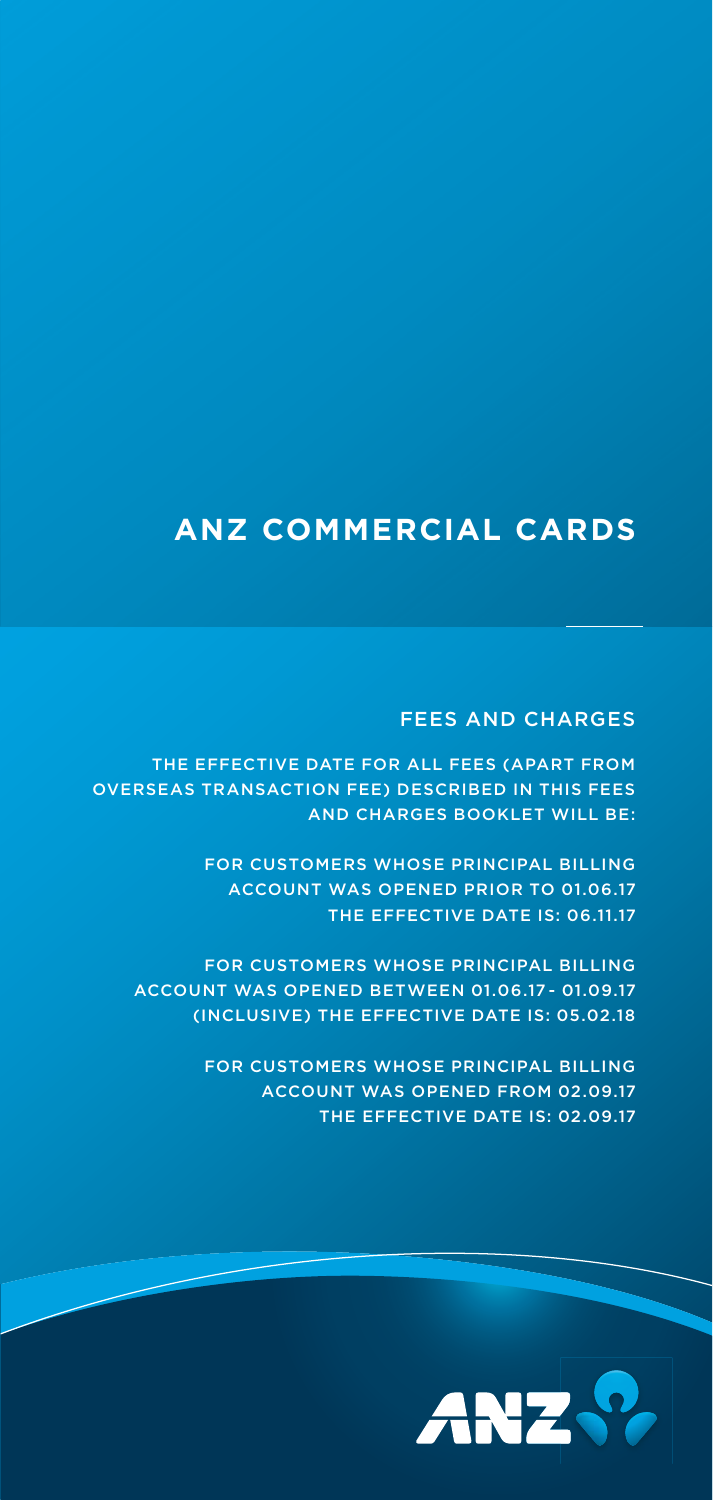# ANZ CORPORATE CARD FACILITY AND ANZ VISA PURCHASING CARD FACILITY\*

# **Annual Card Fee (per card)**

An Annual Card Fee may be charged for the first Commercial Card and each additional Commercial Card opened in respect of the Principal's Billing Account. The Annual Card Fee will be charged on the date the first Commercial Card is opened in respect of the Principal's Billing Account, and then yearly in advance on each anniversary of that date. When an additional Commercial Card is added afterthe first Commercial Card is opened, a pro-rata Annual Card Fee for that additional Commercial Card may be charged based upon the proportion of the year that remains after the additional Commercial Card is opened. Refer to your Letter of Offer for further details of this fee.

# **Cash Advance Fee**

A fee will be charged for each Cash Advance, except where it is obtained through an ANZ ATM. The fee will be the greater of \$1.50 and 1.50% of the Cash Advance amount plus any ATM operator fee. For Cash Advances made overseas at an ATM, bank or ANZ office, the 1.50% fee will be calculated with reference to the Cash Advanceamount, any ATM operator fee plus any Overseas Transaction Fee charged on the Cash Advance.

# **Late Payment Fee**

A Late Payment Fee of 3% of the amount of the Closing Balance shown on a Statement of Account that is not paid by the applicable Due Date will be charged.

# **Overseas Transaction Fee**

ANZ may charge a fee for any International Transaction charged or credited to an ANZ Corporate Card Facility or ANZ Visa Purchasing Card Facility.

It may not always be clear to you when use of the commercial card account is an International Transaction, for example where the merchant or financial institution processing a charge or credit is located outside of Australia.

An International Transaction is any transaction, credit, or refund or reversal in respect of a transaction:

- In a currency other than Australian currency; or
- Where the merchant or financial institution accepting or processing the transaction, credit, refund or reversal is outside of Australia; or
- Which is considered by Visa to require conversion into Australian currency (for example, where the transaction, credit, refund or reversal is submitted on behalf of a merchant to a financial institution by an intermediary that is outside of Australia).

For an International Transaction using an ATM, the Overseas Transaction Fee is calculated on the value of the transaction plus any ATM operator fee that you accept when you proceed with the transaction at the ATM.

Refer to your Letter of Offer for further details of this fee.

# **Payment Dishonour Fee**

A fee of \$20 will be charged if a payment to the Principal's Billing Account is reversed or is dishonoured.

#### **Replacement Statement Fee**

A fee of \$5 will be charged for each additional statement or report requested.

\* All fees are subject to the terms of your Letter of Offer.

# ANZ BUSINESS ONE FACILITY

#### **Annual Card Fee**

ANZ Business Interest Free Days Annual Card Fee - \$150 per annum

ANZ Business Low RateAnnual Card Fee - \$100 per annum

ANZ Business Rewards Options Annual Card Fee - \$200 per annum

ANZ Business BlackAnnual Card Fee - \$300 per annum

The Annual Card Fee will be charged on the date the first Commercial Card is opened in respect of the Principal's Billing Account, and then yearly in advance on each anniversary of that date.

# **Cash Advance Fee**

A fee will be charged for each Cash Advance, except where it is obtained through an ANZ ATM. The fee will be the greater of \$1.50 and 1.50% of the Cash Advance amount plus any ATM operator fee. For Cash Advances made overseas at an ATM, bank or ANZ office, the 1.50% fee will be calculated with reference to the Cash Advance amount, any ATM operator fee plus any Overseas Transaction Fee charged on the Cash Advance.

#### **Overseas Transaction Fee**

ANZ will charge 2.5%^ of the value of any International Transaction charged or credited to an ANZ Business One Facility.

It may not always be clear to you when use of the commercial card account is an International Transaction, for example where the merchant or financial institution processing a charge or credit is located outside of Australia.

An International Transaction is any transaction, credit, or refund or reversal in respect of a transaction:

- In a currency other than Australian currency; or
- Where the merchant or financial institution accepting or processing the transaction, credit, refund or reversal is outside of Australia; or
- Which is considered by Visa to require conversion into Australian currency (for example, where the transaction, credit, refund or reversal is submitted on behalf of a merchant to a financial institution by an intermediary that is outside of Australia).

For an International Transaction using an ATM, the Overseas Transaction Fee is calculated on the value of the transaction plus any ATM operator fee that you accept when you proceed with the transaction at the ATM.

^ From 6 November 2017, the Overseas Transaction Fee will be 3% for all ANZ Business One Facility customers

# **Rewards Fee (per card)**

A Rewards Fee of \$75 will be charged for ANZ Business Rewards Options accounts and ANZ Business Black accounts for the first Commercial Card and each additional Commercial Card opened in respect of the Principal's Billing Account. The Rewards Fee will be charged yearly in advance at the same time as the Annual Card Fee. When an additional Commercial Card is added after the first Commercial Card is opened, a prorata Rewards Fee for that additional Commercial Card will be charged based upon the proportion of the year that remains after the additional Commercial Card is opened.

# **Late Payment Fee**

A fee of \$35 will be charged if the "Minimum Amount Due" shown on a Statement of Account is not paid in full by the applicable Due Date.

# **Overlimit Fee**

A fee will be charged if the Closing Balance shown on a Statement of Account exceeds the Facility Limit. The Overlimit Fee will be the lesser of 5% of the overlimit amount and \$50.

# **Payment Dishonour Fee**

A fee of \$12 will be charged if a payment to the Principal's Billing Account is reversed or is dishonoured.

# **Reinstatement Fee**

A fee of \$25 will be charged if, following the closure of the commercial card account, ANZ agrees to reinstate the account.